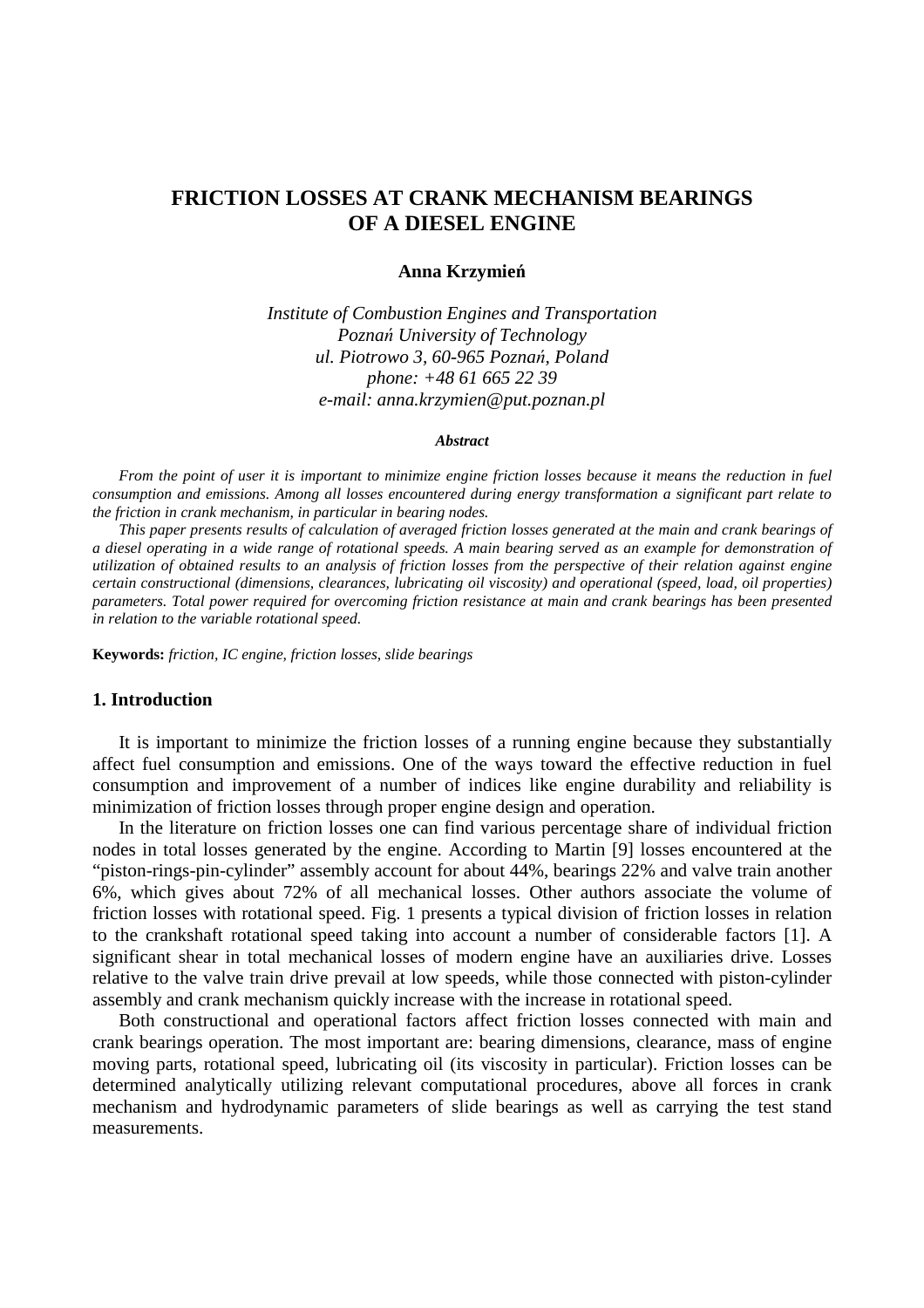

*Fig. 1. Friction losses of engine individual subassemblies and auxiliaries: 1 – piston-cylinder node, 2 – crank system, 3 – valve train, 4 – oil pump, 5 – alternator, 6 – water pump, 7 – auxiliary pump, 8 – vacuum pump, 9 – balancing shafts, 10 – fuel pump (GDI engines) [1]* 

#### **2. Friction losses at crank mechanism bearings**

Besides the hydrodynamic lift due to lubricating wedge, dynamically loaded bearings of engine crank mechanism experience hydrodynamic lift due to lubricant squeeze when the journal displaces relatively to the bush. Superposition of both these phenomena is utilized to determine the characteristic parameters of bearing operation (see Fig. 2), including friction losses.

Total friction losses of dynamically loaded bearings equal:

$$
N_t = N_k + N_w, \tag{1}
$$

where:

 $N_k$  – friction losses due to rotation (wedge effect),  $N_w$  – friction losses resulting from displacements (squeeze effect).

The friction losses understood as the flux of energy absorbed as the result of overcoming the resistance to motion, have the dimension of friction power. The friction power  $N_k$  (wedge) consists of a part resulting from shear due to speed gradient in lubricant layer between surfaces of journal and bush for angular velocities  $\omega_1$  and  $\omega_2$ , respectively. The friction power N<sub>w</sub> (squeeze) results in turn from the work of dumping the journal displacement relative to bush performed by the lubricant squeezed from bearing.

In order to determine the friction forces acting on surfaces of journal and bush, balance of forces acting on an element of lubricant in lubricating gap should be analyzed. This balance of friction forces and pressures acting on an element of lubricant has been presented in Fig. 3.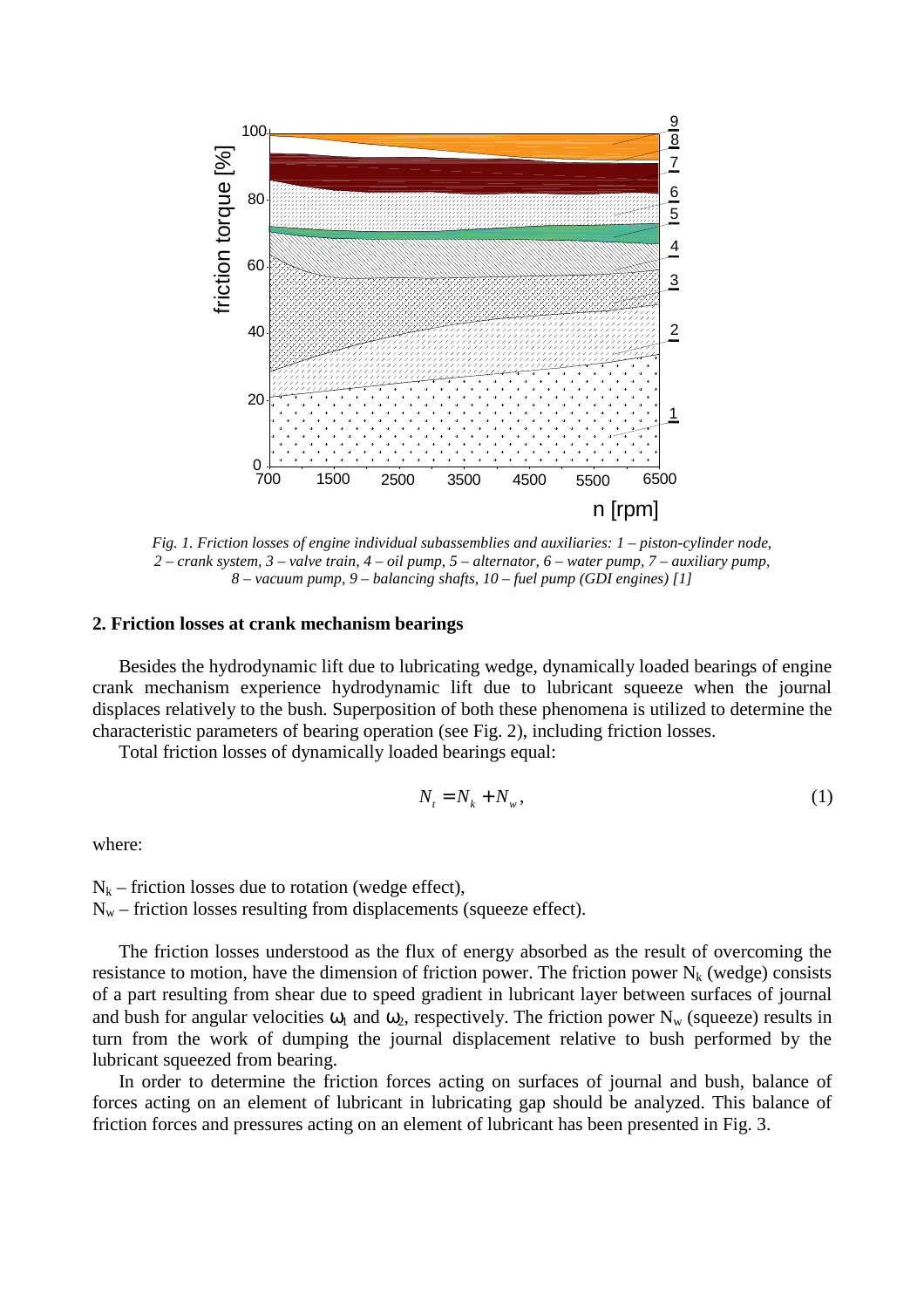

*Fig. 2. Schematic of a cylindrical slide bearing, geometric marking and a principle of lift summation: P – bearing load, P<sup>k</sup> – oil film reaction due to wedge effect, Pw – oil film reaction due to squeeze effect, r1 – journal radius, r2 – bush radius, e – eccentricity, h – lubricating gap variable height, b – bush effective length,* τ *– angle of load*   $direction, \delta$  – angle of centers line direction,  $\varphi$  – angle between  $P_k$  and  $P_w$ ,  $\Theta$  – angular coordinate measured *from the thickest layer of lubricant (indexes mark respectively beginning and end of the region of individual effects),*  <sup>ω</sup> *– angular velocity of journal (1) and bush (2), d*∂*/dt – angular velocity of line of centers* 



*Fig. 3. Balance of forces acting on a lubricant element in lubricating gap* 

According to Fig. 3:

$$
p \cdot dy + \left(\tau + \frac{\partial \tau}{\partial y} dy\right) dx - \left(p + \frac{\partial p}{\partial x} dx\right) dy - \tau dx = 0 \quad , \tag{2}
$$

where:

p – hydrodynamic pressure, y u ∂ ∂  $\tau = \eta \frac{\partial u}{\partial x}$  – shear in lubricant layer ( $\eta$  – lubricant dynamic viscosity, y u ∂  $\frac{\partial u}{\partial x}$  – velocity gradient in direction of lubricant layer thickness).

From Eq. (2) it comes:

$$
\frac{\partial \tau}{\partial y} = \frac{\partial p}{\partial x},\tag{3}
$$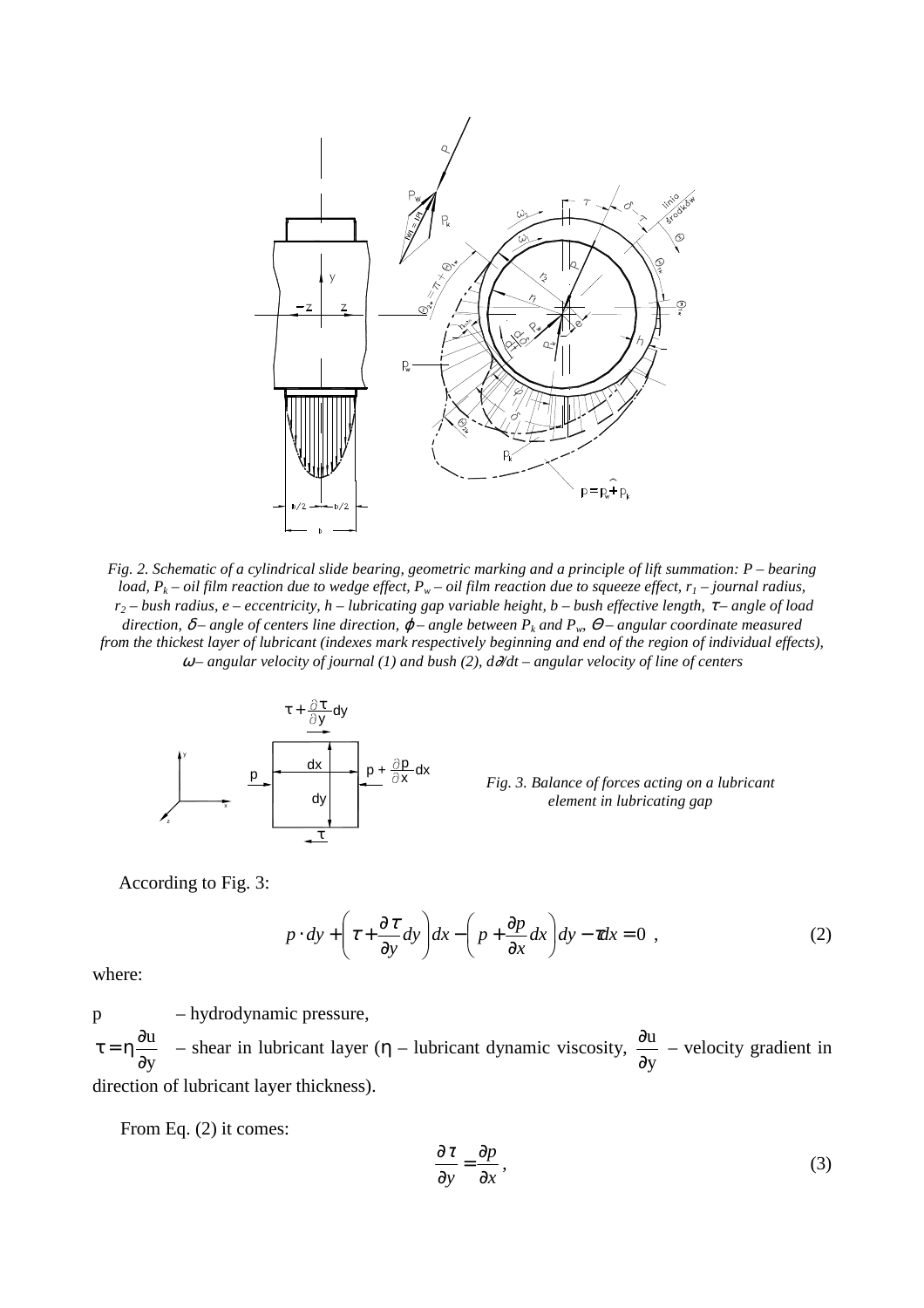and after substitution of  $\tau$  to (2)

$$
\frac{\partial^2 u}{\partial y^2} = \frac{1}{\eta} \frac{\partial p}{\partial x} \,. \tag{4}
$$

As result of double integration of (4) relative to y, we receive:

$$
u = \frac{1}{2\eta} \cdot \frac{\partial p}{\partial x} \cdot y^2 + C_1 \cdot y + C_2.
$$
 (5)

Integration constants can be defined using boundary conditions that are as follows: for  $y = 0$  u = u<sub>2</sub> which corresponds to the bush circumferential speed, for  $y = h$  u = u<sub>1</sub> which corresponds to the journal circumferential speed. Hence

$$
u = \frac{y(y-h)}{2\eta} \cdot \frac{\partial p}{\partial x} + \frac{h-y}{h} \cdot u_2 + \frac{y}{h} \cdot u_1.
$$
 (6)

Elementary force of friction in the layer of lubricant

$$
dS = \tau \cdot dx \cdot dy. \tag{7}
$$

Substituting  $(6)$  to  $(7)$ , we receive:

$$
dS = \eta \cdot \frac{\partial u}{\partial y} dx \cdot dz = \eta \cdot \frac{\partial}{\partial y} \left[ \frac{y(y-h)}{2\eta} \cdot \frac{\partial p}{\partial x} + \frac{h-y}{h} \cdot u_2 + \frac{y}{h} \cdot u_1 \right] dx dz =
$$
  
=  $\eta \cdot \frac{\partial}{\partial y} \left[ \frac{1}{2\eta} \cdot \frac{\partial p}{\partial x} (y^2 - yh) + (u_1 - u_2) \frac{y}{h} + u_2 \right] dx dz,$  (7)

and after differentiation

$$
dS = \left(\eta \frac{u_1 - u_2}{h} - \frac{h}{2} \frac{\partial p}{\partial x} + y \frac{\partial p}{\partial x}\right) dxdz.
$$
 (8)

For  $y = 0$  – bush slide surface:

$$
dS_2 = \left(\eta \frac{u_1 - u_2}{h} - \frac{h}{2} \frac{\partial p}{\partial x}\right) dxdz ,
$$
\n(9)

and for  $y = h -$  journal slide surface:

$$
dS_1 = \left(\eta \frac{u_1 - u_2}{h} + \frac{h}{2} \frac{\partial p}{\partial x}\right) dxdz \tag{10}
$$

Friction force on the journal surface is bigger than on the bush surface, hence the friction power should be calculated using the  $S_1$  force.

Taking into consideration the difference in circumferential speeds of journal and bush that equals  $u_1 - u_2 \approx r(\omega_1 - \omega_2) = r \cdot \omega_s$  and introducing the circumferential coordinate  $\partial x = r \cdot \partial \Theta$ , the friction force in the lubricant layer adjoining to the journal surface

$$
S_1 = r \int_{-\frac{b}{2}}^{+\frac{b}{2}} \int_{\Theta_{1k}}^{\Theta_{2k}} \left[ \eta \cdot \frac{r \cdot \omega_s}{h} + \frac{h}{2} \cdot \frac{\partial p}{r \cdot \partial \Theta} \right] d\Theta dz \,. \tag{11}
$$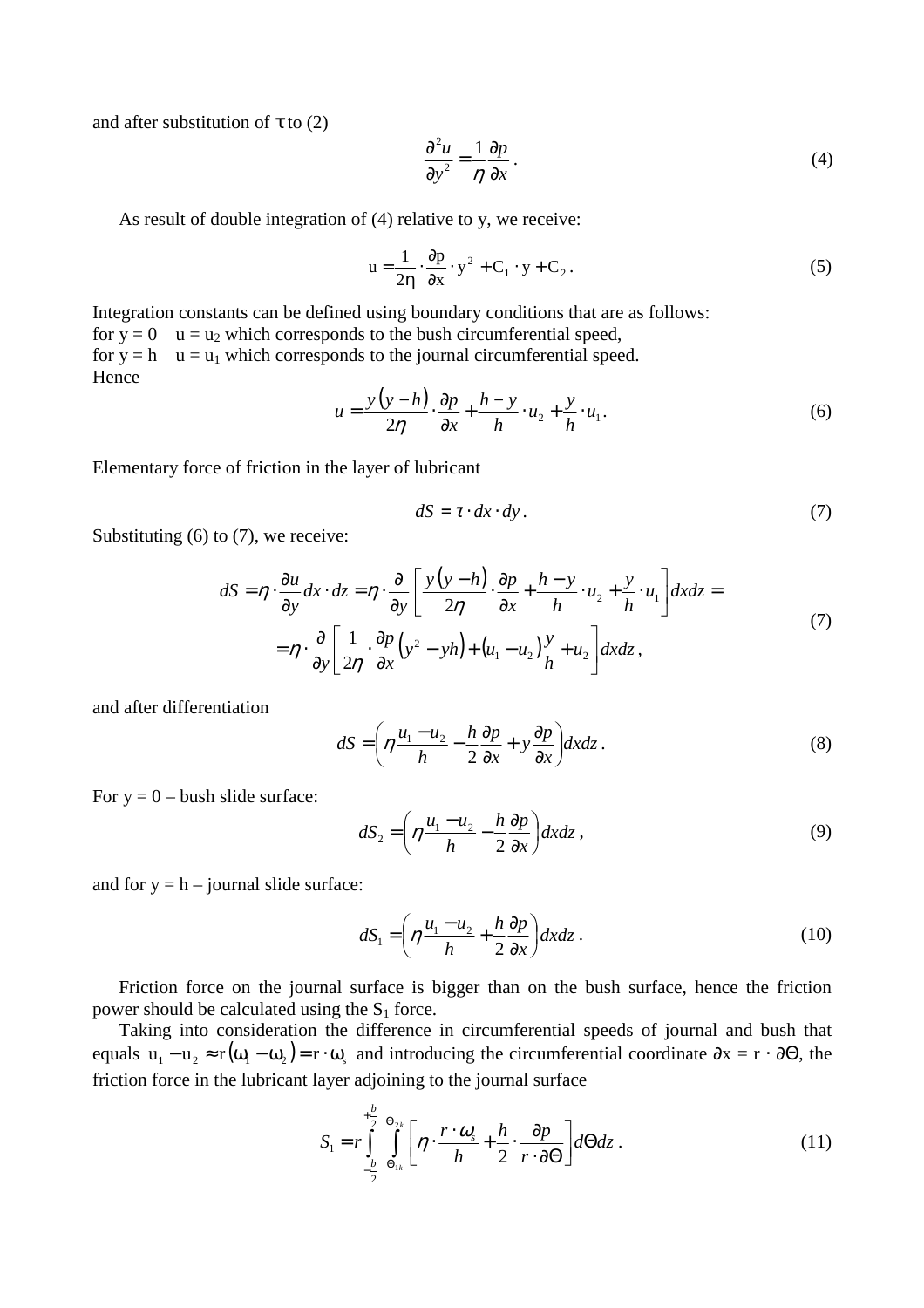Hence [8]:

$$
S_1 = \frac{b \cdot d \cdot \eta \cdot \omega_s}{\psi} \cdot \frac{\pi}{\sqrt{1 - \varepsilon^2}} + \psi \cdot \frac{\varepsilon}{2} P_k \cdot \sin \varphi, \qquad (12)
$$

where – besides earlier introduced indications,  $\psi$  is a bearing relative clearance and  $\epsilon$  – relative eccentricity.

Due to periodical changes in position of journal center relative to bush center (dynamically loaded bearing) the friction force changes periodically as well. Friction power:

$$
N_{t} = \frac{1}{m \cdot \pi} \cdot \frac{d}{2} \cdot \omega \cdot \int_{0}^{m\pi} S_{1}(\alpha) d\alpha,
$$
 (13)

where:  $m = 2$  for two stroke engine and  $m = 4$  for four stroke engine,  $d$  – bearing nominal diameter,  $\omega$  – crankshaft angular velocity,  $\alpha$  – crankshaft angle. The friction force S is being numerically integrated.

## **3. Results of calculation and analysis**

In order to determine the friction losses (friction power) at the engine crank mechanism bearing a method presented in the previous chapter has been utilized. The computations have been carried out using earlier formulated computer programs. A turbocharged diesel of nominal power  $N_e = 66$  kW and maximum torque  $M_o = 195$  Nm has been selected for calculations [5]. A part of technical data have been provided by the manufacturer, other were found during engine tests at test bed (indication diagrams) and previously conducted computer calculations of bearing loads and hydrodynamic parameters of bearing operation [4, 10]. Computations have been carried out for following speeds: idle run (800 rpm), maximum torque (2500 rpm) and maximum power (4100 rpm).



*Fig. 4. Course of momentary friction power at B main bearing vs. crank angle for various speeds* 

Eventually presented results concern the highly loaded main bearing B. Fig. 4 presents the course of momentary power dissipated at the bearing as a result of friction against the crank angle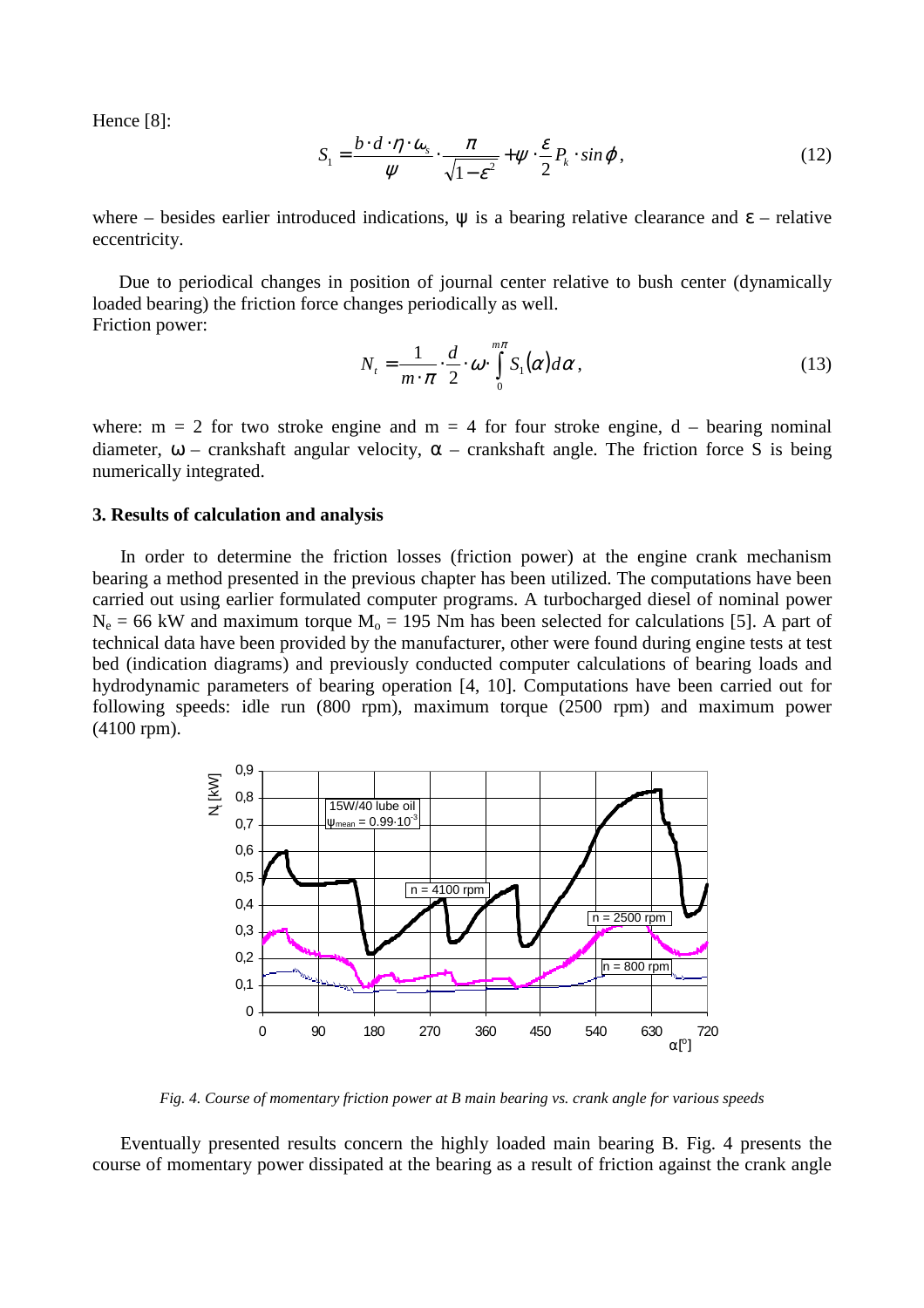within the full cycle. The mean friction power is:  $N_{tmean} = 0.10$  kW, 0.19 kW and 0.47 kW at  $n = 800$ , 2500 and 4100 rpm, respectively.

For the further analysis of the relation between certain parameters and magnitude of friction losses at the bearing, an averaged value of friction power within the entire cycle has been assumed. When analyzing the effect of bearing size on friction losses a length to nominal diameter ratio (b/d) was taken into consideration. Since the bearing half bush has the circumferential groove, an effective length  $(b<sub>c</sub>)$  has been taken into account. Fig. 5 presents the course of friction loss change vs. bearing length  $b_c$  (and  $b/d$  ratio as well) for various rotational speeds.



The bearing clearance is another parameter influencing the friction losses. For the speeds analyzed, there is a close relation between the value of bearing clearance and friction losses as it has been presented in Fig. 6. Along with the increase in bearing clearance the friction losses insignificantly decline. A considerable drop in friction losses can be observed in the range of minimum and medium clearances for the speed of idle run ( $n = 800$  rpm). All calculations have been carried out for the SAE 15W/40 mineral lube oil. In the case of minimal bearing clearance a replacement of SAE 15W/40 oil with the synthetic 5W/40 one would be advantageous because the friction losses could be diminished by about 60% (from 0.3 kW to 0.12 kW).

The grade of lubricating oil, especially its viscosity is an important factor influencing the friction losses at bearing. Three types of the Lotos lube oil, namely synthetic, semisynthetic and mineral ones (the last fresh and used) have been chosen for calculations. Their viscosity corresponds to the manufacturer's data and in the case of used oil its viscosity remains within the predicted range (increase or drop in viscosity by 40 and 20 percent, respectively) [6]. Fig. 7 presents the friction losses depending on oil grade (calculated for bearing mean clearance) for different rotational speeds. Despite the oil grade friction losses at the bearing are very similar for the same speed (2500 and 4100 rpm). In the case of idle run use of the 5W/40 synthetic oil brings about definitely lower losses. Comparing losses resulting from application of fresh and used 15W/40 mineral oil, an insignificant fall in their value could be observed for the used oil.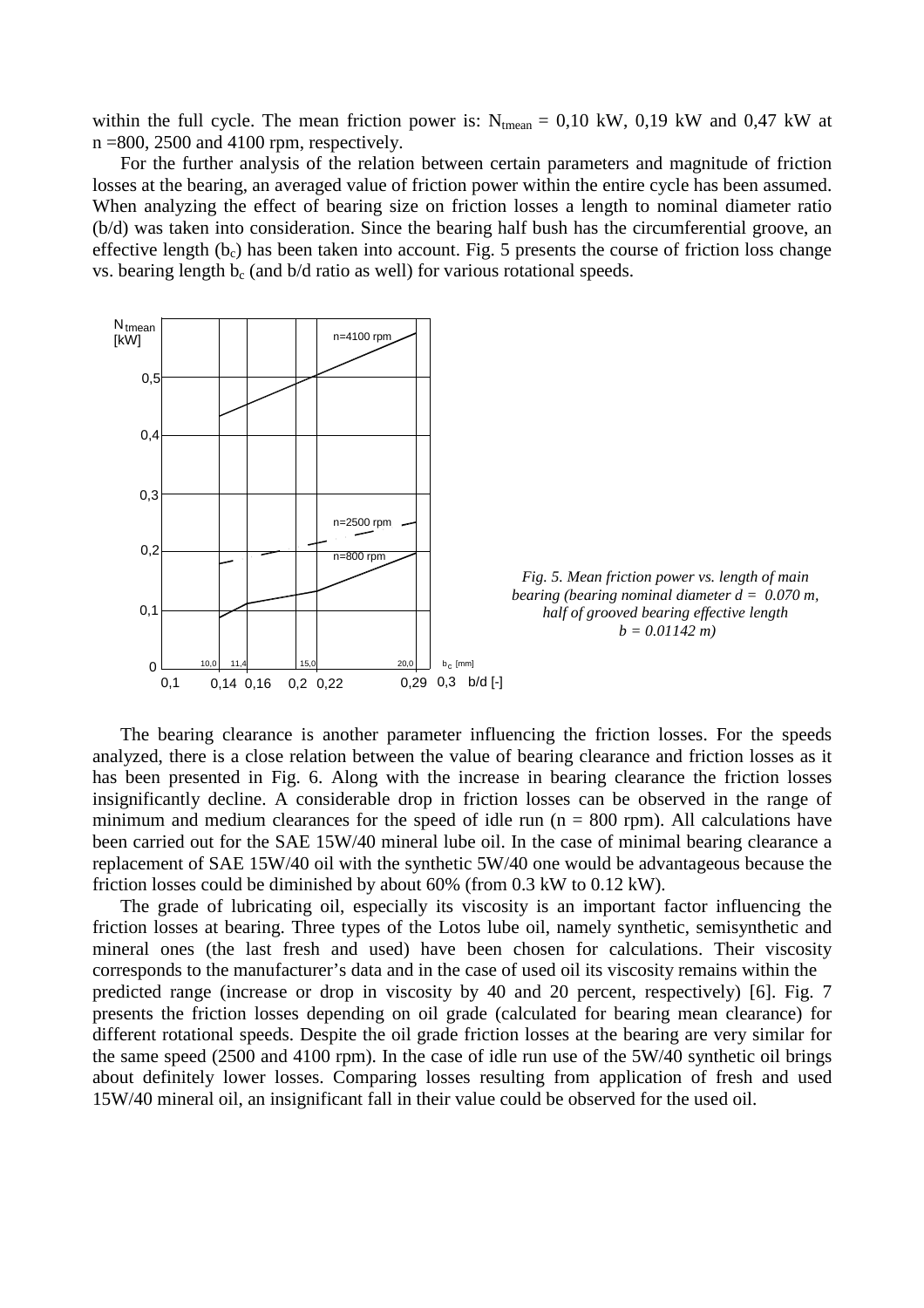

*Fig. 6. Mean friction power vs. bearing clearance for various crankshaft speeds* 



*Fig. 7. Bearing mean friction losses for tested oils and speeds* 



*Fig. 8. The course of change in friction losses at engine main and crank bearings*